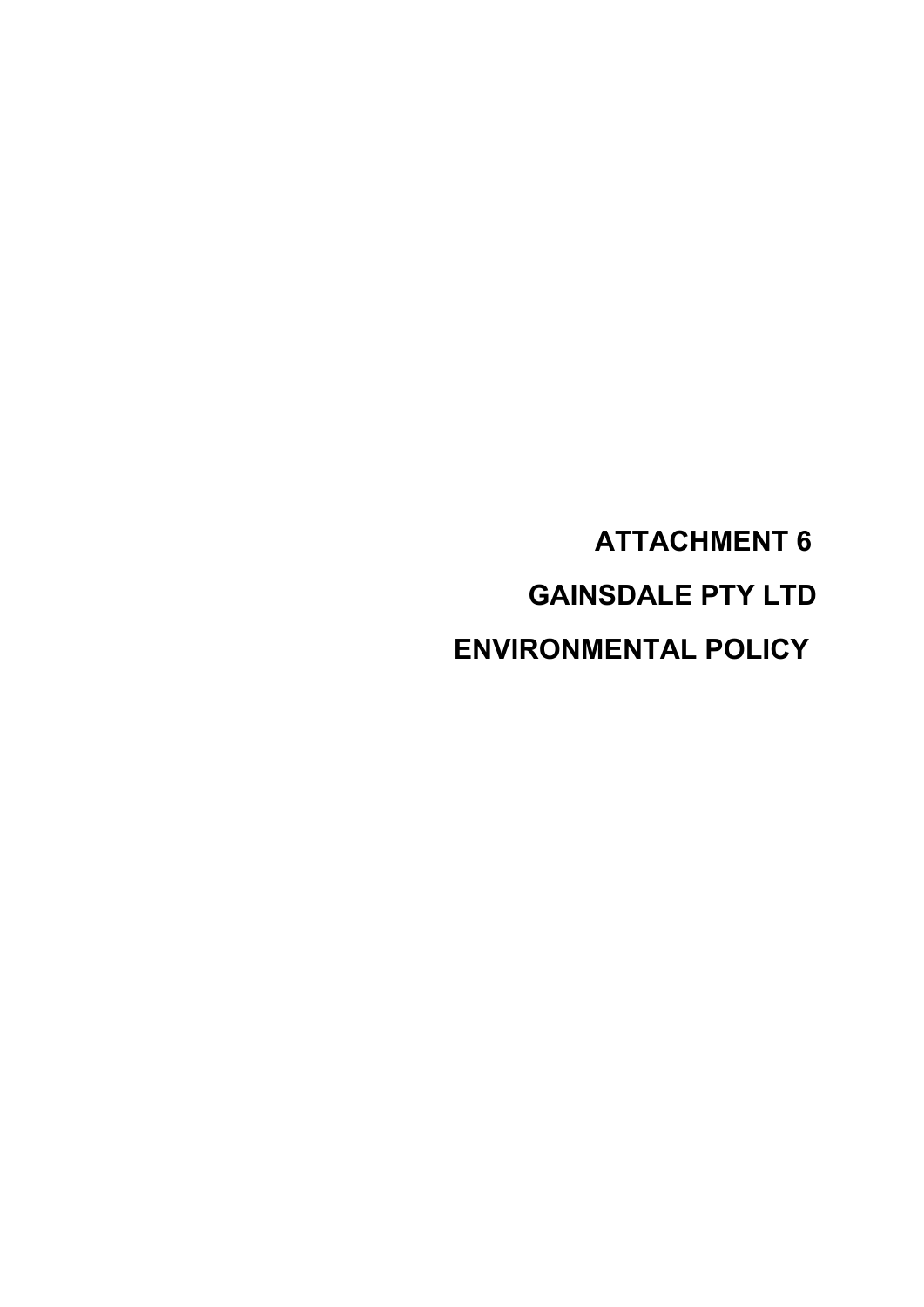# Gainsdale Pty Ltd Environmental Policy

(updated January 2016)

Gainsdale Pty Ltd (Gainsdale) endeavours to conduct its business operations whilst demonstrating good stewardship in the preservation of natural resources by adopting environmentally responsible practices for the benefit of our customers, consumers, employees and the communities in the areas within which we operate.

Gainsdale utilises its resources in the promotion of local and international tourism, agriculture and wildlife management, which is its core business practice, pursuant to the environmental and developmental policies by ensuring activities within our jurisdiction do not damage the environment.

Gainsdale recognises that our operations and services will have an effect on the local, regional and global environment. As a consequence of this, the Company is committed to the reduction of the potential qualitative impacts to air, surface water, ground water, public health, employee health, wildlife habitats, species preservation and soil degradation while providing a high quality ecotourism, agricultural services and wildlife management.

Gainsdale strives to meet and exceed all applicable environmental regulations, laws, and codes of practice for environmental performance. Gainsdale utilises environmentally safe and sustainable energy sources as is feasible to meet our needs. As a primary part of corporate environmental strategy, Gainsdale applies appropriate waste management practices and invests in reducing, reusing and recycling waste materials, and wherever possible disposes of all waste through safe and responsible methods.

In the attainment of the company's environmental target and sustainable development goals, all Gainsdale employees adopt the triple bottom line approach to their operations.

Gainsdale seeks to ensure continual improvement of its Environmental Management Systems in compliance with applicable laws and regulations. In entrenching these practices Gainsdale has an appointed Sustainability and Ecotourism Advisor. Gainsdale undertakes continuous training programs for its employees to raise awareness on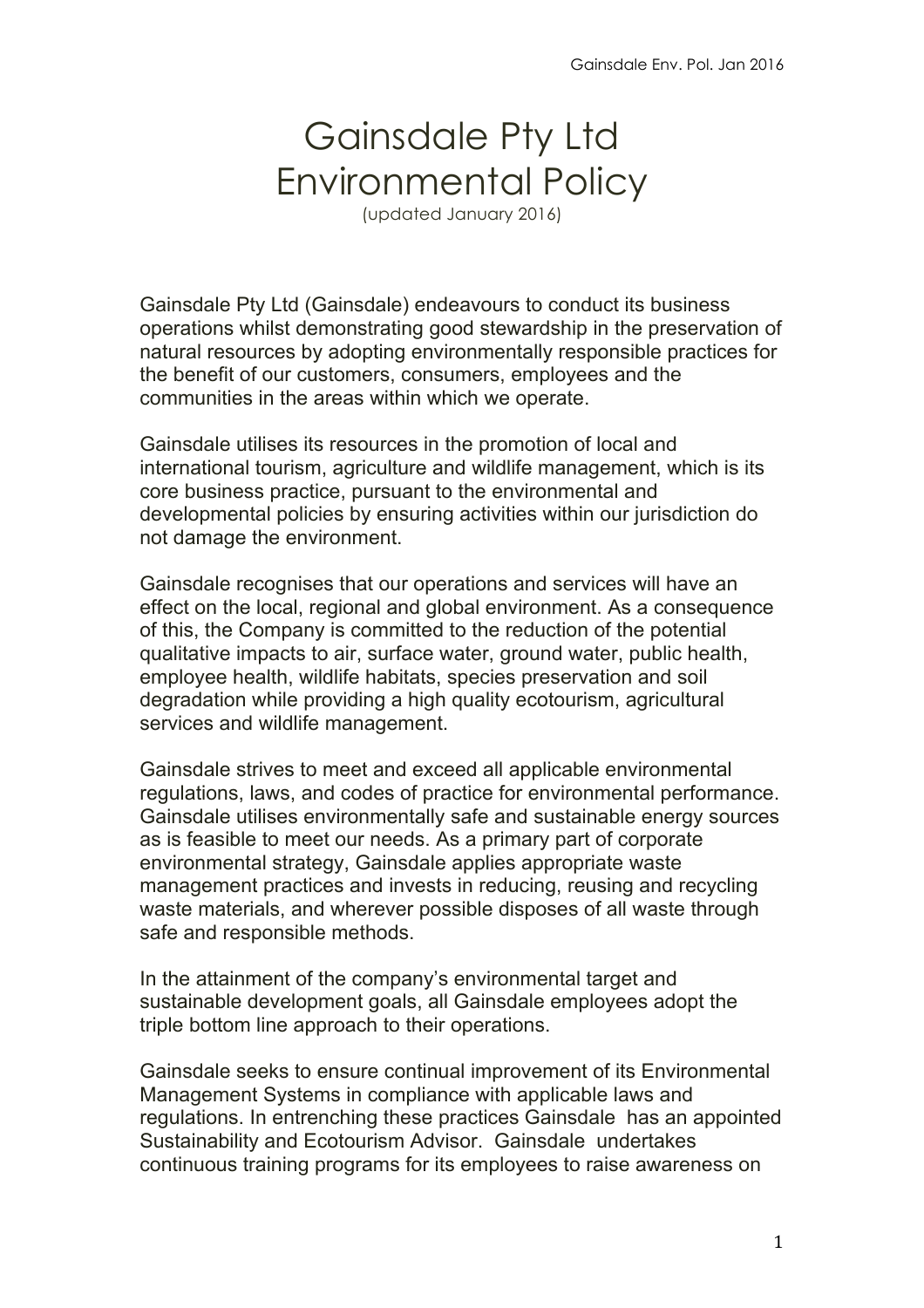environmental issues and enlist their support in improving the Company's performance. It is committed to achieving Eco Certification from Ecotourism Australia for each of its ecotourism enterprises. Gainsdale carries out a periodic evaluation and assessment and as required amends its process and procedures in order to attain higher levels of environmental performance.

Gainsdale seeks continual improvement through the development and delivery of products and services that limit environmental cost and impacts generated by our activities.

Gainsdale adopts energy efficiency measures and wherever possible uses recycled materials to conserve our natural resources. We review environmental objectives and monitor performance to achieve continual improvement.

Gainsdale actively seeks out cooperative partnerships with local communities in our area of operation, and with organisations that are engaged in protecting and sustaining the environment such as National Parks Association of Queensland, Queensland Trust for Nature and Ecotourism Australia.

Gainsdale minimises waste by evaluating new or modified practices and technologies and ensuring they are introduced as quickly possible across the portfolio.

We minimise toxic emissions by ensuring optimal performance of our vehicle fleet through specifying energy efficient vehicles, regular maintenance and energy efficient driving practices.

#### **Compliance**

Gainsdale is committed to conducting our business in an environmentally responsible manner while ensuring compliance with relevant environmental laws, company policies and requirements.

#### **Leadership**

Gainsdale strives to be a leader in environmental performance. We assess our progress towards this goal through internal measurement, incorporating best practices, instituting mechanisms to drive continuous improvement, and participating in research where appropriate.

#### **Performance Management**

Gainsdale pursues continuous improvement in the environmental performance of our business by establishing goals, programs and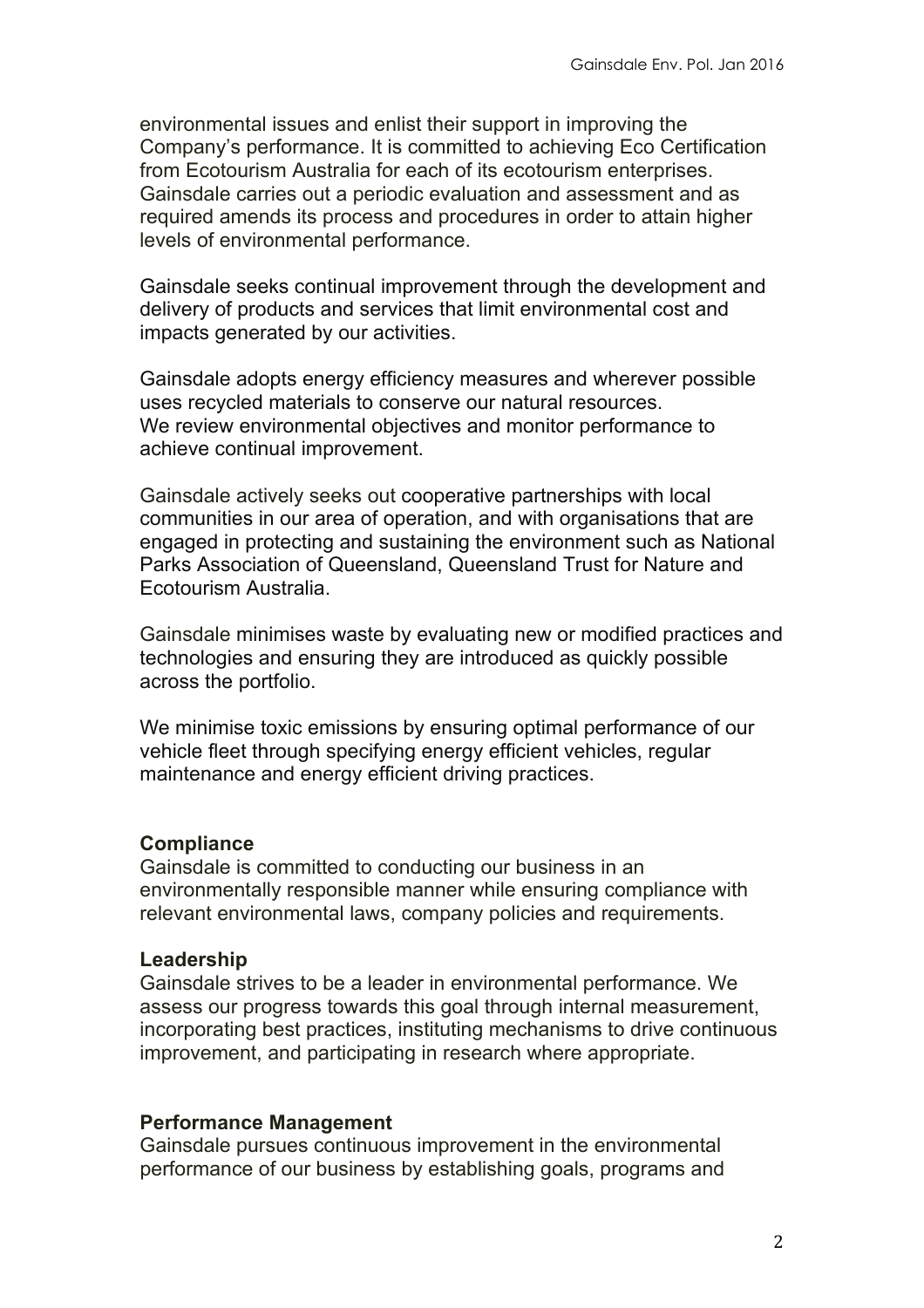procedures that govern our business and tie performance to corporate and divisional environmental goals and objectives. Progress against these goals will be regularly reported to the Directors.

# **Environmental Impact**

Gainsdale adopts the principle of avoidance as the best way to protect the environment. Where we cannot avoid environmental impacts, we commit to identify and evaluate the environmental impacts of our operations and minimise those impacts by adopting best practices to protect, natural resources.

## **Product Stewardship**

As we develop new products, we will evaluate their potential environmental impact and provide stakeholders and clients with the information necessary for environmentally responsible decision making.

## **Communication**

Gainsdale fosters openness and dialogue with our employees and the communities in which we operate by anticipating and responding to concerns about the environmental aspects of our operations.

# **Education and Training**

Gainsdale regards well-informed and trained employees as essential in achieving environmental excellence. We provide appropriate environmental education and training programs to our employees to ensure that they are prepared to perform their jobs in an environmentally responsible manner. We develop the knowledge and skills of our environmental professionals to facilitate their professional growth and foster business excellence in executing their environmental responsibilities.

Gainsdale believes, through its ecotourism, agricultural and wildlife management practices it can provide valuable extension and education services in relation to sustainability.

# **Purchasing**

Gainsdale will pursue sustainable purchasing practices through the acquisition of goods and services in a way that gives preference to suppliers that generate positive social, community and environmental outcomes.

# **Responsibility**

Gainsdale directors take a direct and personal interest in the environmental performance of the company and will implement strategies for achieving leadership in environmental protection consistent with their mission and values. The companies progess and performance is reported to the Directors for performance evaluation.